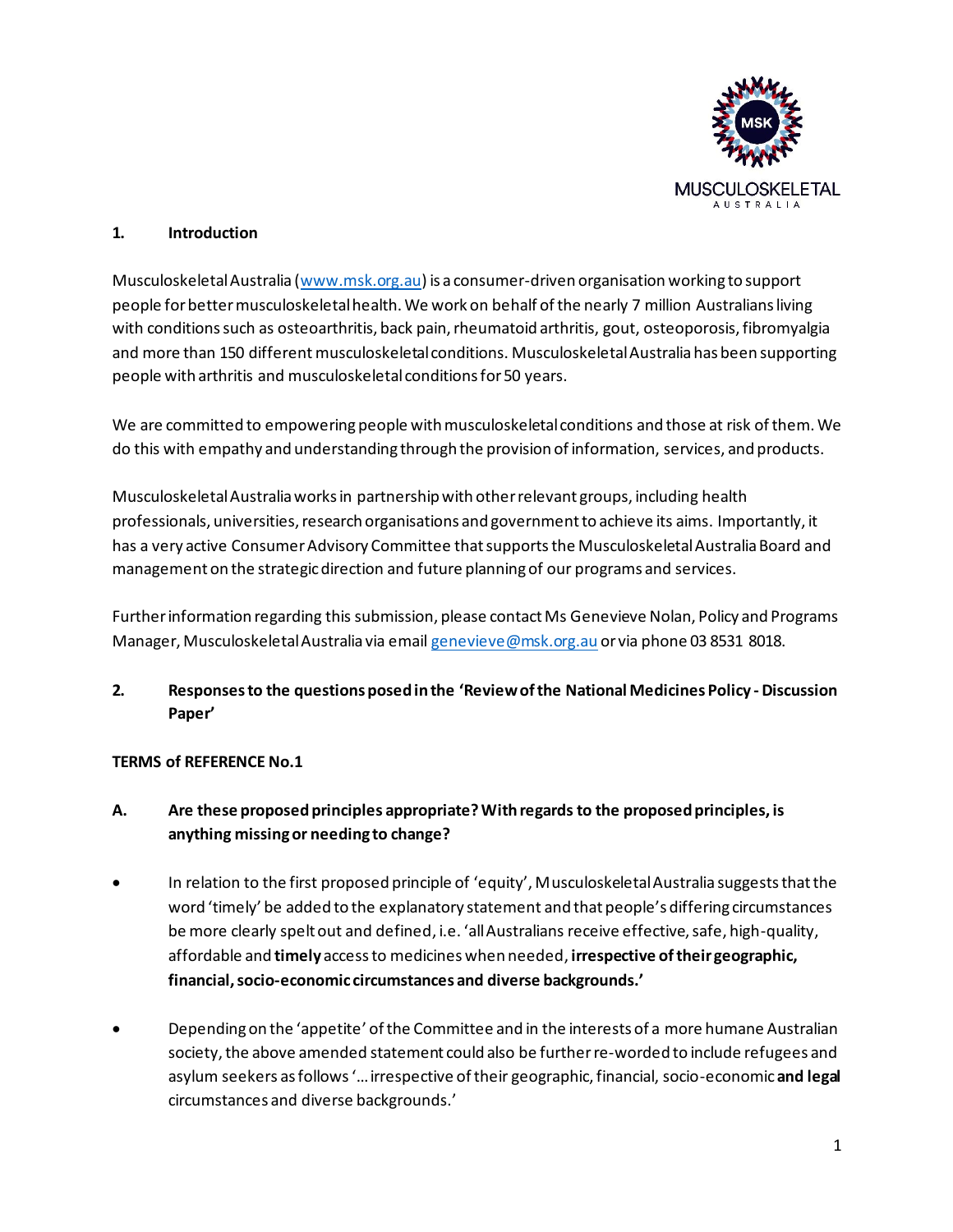• Regarding the second principle of a 'consumer-centred approach', the explanatory statement should be reworded to reflect that a truly consumer-centred approach will, not be achieved 'by simply engaging, informing and empowering consumersto participate in medicines policy', but will also require a more receptive and permissive environment to be engendered within the broader health system. This more receptive and permissive environment should then enable, promote and respectthe participation of individual consumers in shared decision-making with their healthcare professionals, as well as the input of consumer representative organisations in broader policy development and implementation. Without this broader, systemic approach to empowering consumers (and the concomitant change in health providers' attitudes and behavioursthat is required), consumers will continue to 'hit brick walls' regardless of their levels of information and empowerment.

Musculoskeletal Australia suggests that a rewording of the explanatory statement for the 'consumer-centred approach' principle as follows: 'Consumers should be informed, engaged and empowered to participate in medicines policy, with relevant stakeholders in the healthcare industry also playing an important role by actively facilitating this engagement and empowerment on both an individual and broader levels.'

- Instead of the suggested principle of 'partnership based', Musculoskeletal Australia recommends that the principle of 'Collaboration' be used, as this better captures the sense of diverse interest groups and stakeholders agreeing to work togetherfor a common purpose.
- Musculoskeletal Australia supports the inclusion of the principle 'accountability and transparency' however, the explanatory statement should provide some guidance as to who or what all stakeholders will be accountable. Without this clarification, the statement lacks strength and meaning. Even if the National Medicines Policy (NMP) simply provides the framework for many services and programs which are implemented, the 'flow through' of the Policy into these services and programs must be overseen.
- While the term 'stewardship' is a friendlier and gentler word than the term 'governance', it does convey the spirit with which the NMP and all related programs and services should be developed, managed, monitored and evaluated by all stakeholders. Musculoskeletal Australia therefore believes that, incumbent within the concept of stewardship, should be the notion of timely review and reflection and suggests this principle be re-worded to 'Stewardship and timely review'.

# **B. Are these four objectives still relevant? Should any be modified, or any additional objectives be considered? If so, how and why?**

Musculoskeletal Australia believes that the four current objectives are sufficiently broad and robust to remain relevant within a revised NMP. There are, however, components of the details of each of the objectives which need to be more clearly articulated and strengthened.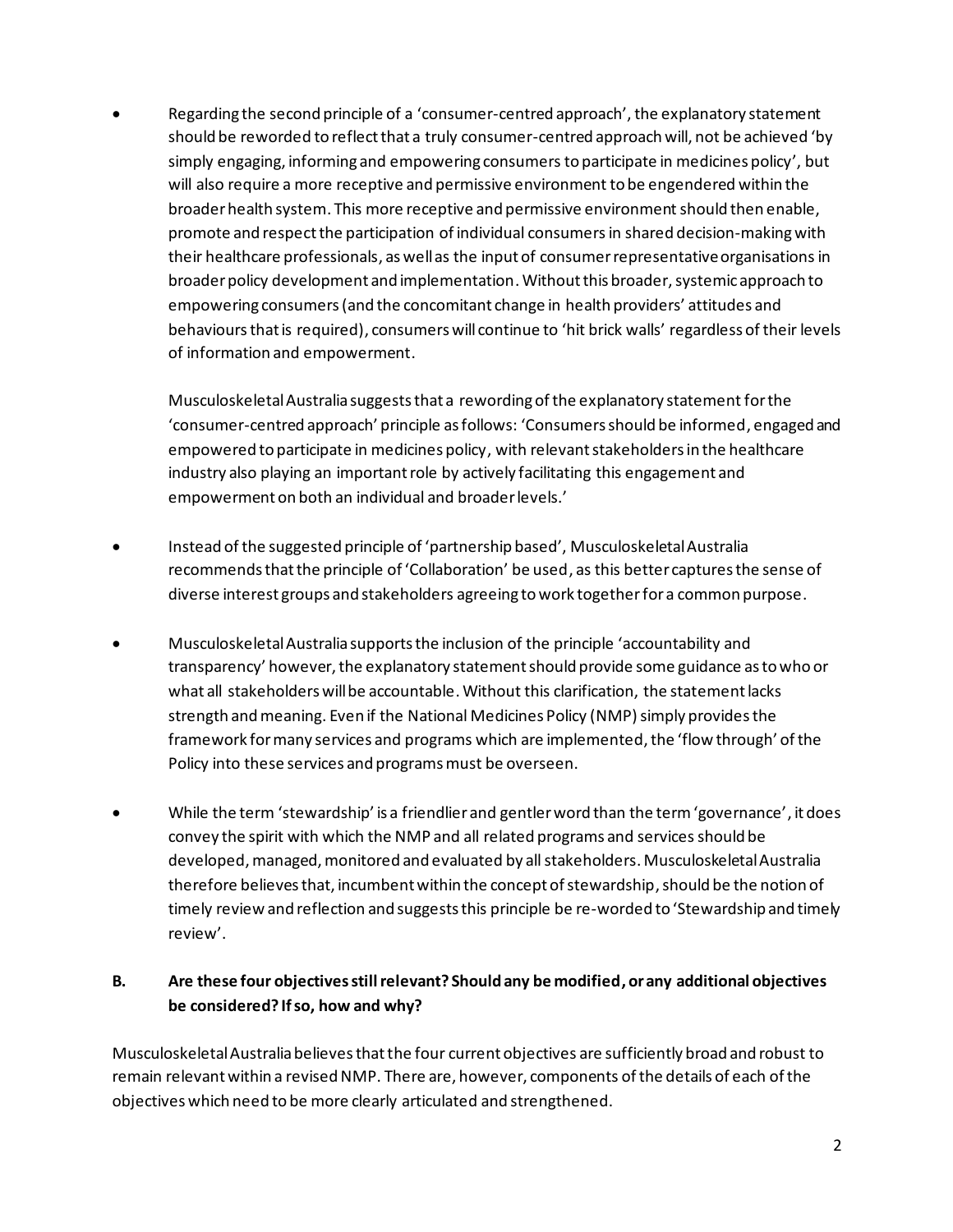These include the following, based on the reported experiences of many consumers with musculoskeletal conditions:

- Timely access to medicines There can be time delays between some medications being prescribed by healthcare professionals and finally being obtained by consumers. An example involves biologics and biosimilars with the latter often having a PBAC-assigned streamlined authority (or approval for use), whereas some biologics have a 'written authority required' and less streamlined approval for use which takes longer.
- Medicines at a cost people can afford Musculoskeletal Australia's national consumer survey conducted in 2020 [\(www.msk.org.au/mskconsumersurvey2020/\)](http://www.msk.org.au/mskconsumersurvey2020/) clearly identified the financial strain experienced by many people with at least one or more chronic health conditions. Of the 65% of survey respondents that indicated they experienced financial stress as a result of their condition, 39% indicated that the main cause of their financial stress was the cost of their medications.
- Quality use of medicines Unfortunately, it appears to be a fairly common occurrence that medicines provided to patients in hospital settings are not always accompanied by clear information detailing their risks and benefits. If a patient/consumer's capacity and health status allows, they are still entitled to receive the relevant information about the medications they are receiving, particularly regarding potential side-effects.

## **TERMS of REFERENCE No.2**

**A. Should the current NMP definition of medicines be expanded to include medical devices and vaccines? Why or why not? How would a change in definition of medicines be reflected in the policy's high-level framework?**

Musculoskeletal Australia does not have a specific view in relation to this issue, however, if it strengthensthe access, quality, safety and efficacy of medical devices and vaccinesto have them included within the one policy with medicines, then Musculoskeletal Australia would view this positively. On the contrary, if their inclusion weakens the overall policy and oversight, they are best dealt with separately.

# **B. Does the policy's current title. The 'National Medicines Policy' reflect the breadth of health technology developments within the policy's scope? If not, how best can these and future health technologies be better represented in the policy's title?**

As per the Therapeutic Goods Administration's (TGA) website, and should medical devices, vaccines and otherhealth technology developments be included within the scope of the revised policy, should the 'National Medicines Policy' be renamed to the 'National Therapeutic Goods Policy'?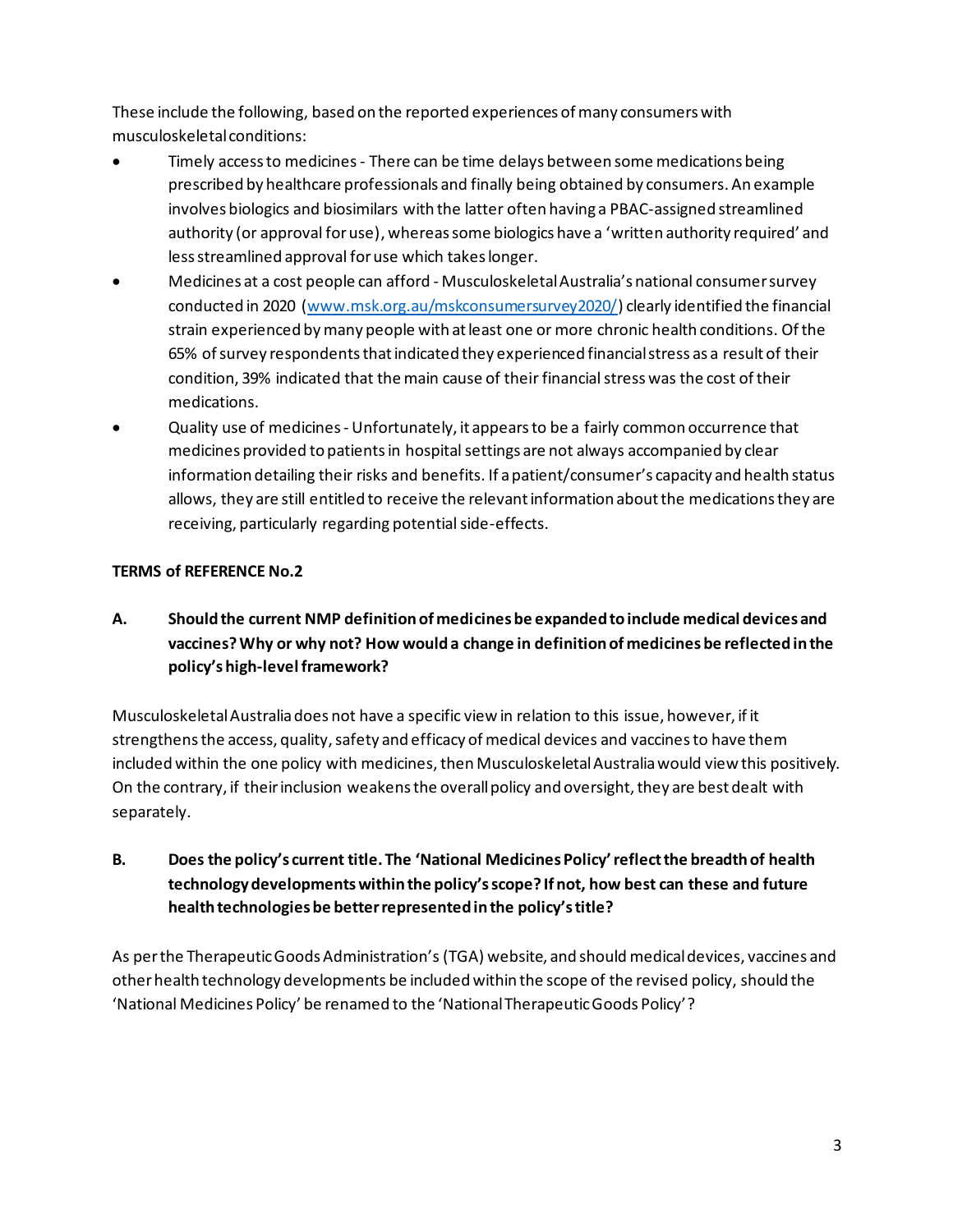The TGA website defines therapeutic goods as:

- **Medicines** including prescription, over-the-counter and complementary medicines, such as paracetamol and echinacea
- **Biologicals** something made from or containing human cells or tissues, such as human stem cells or skin
- **Medical devices** including instruments, implants and appliances, such as pacemakers and sterile bandages

### **TERMS of REFERENCE No.3**

## **A. How has the NMP been able to maintain its relevance and respond to the changes in the health landscape?**

Musculoskeletal Australia believes that it is timely (if not overdue) to review the NMP given it was formulated over 20 years ago. As per the comments of audience members in several 'NMP Review' information sessions recently attended by Musculoskeletal Australia staff, many people had never previously heard of the NMP.

Given the NMP is designed as a high-level framework, it cannot be expected to anticipate and cover in detail all recent and future developmentsin the areas of medicines and health technologies. If anything, the objectives of the current NMP have been sufficiently broad but robust to ensure the NMP has 'stood the test of time' and retained a level of relevance over the last two decades.

Keeping up with developments in the areas of medicines and health technologies might be one consideration in relation to the NMP moving forward, but it is even more important that the Policy remain relevant and up-to-date in line with the contemporary experiences of health consumers. This will be assisted by a having several consumer representatives involved in oversight and governance processes.

# **B. How could the NMP be refreshed so that the policy framework is able to better address current and future changes in the health landscape? What is missing and what needs to be added to the policy framework, and why?**

If the next version of the NMP is to remain as a high-level framework and not get 'bogged down' in specifics, the challenge will be to create a policy that has key elements (i.e. objectives, principles, overarching key issues and considerations) that are sustainable; broad, but still suitably targeted and relevant; and not time-dependent.

The section of the 'Review of the NMP - Discussion Paper' relating to Terms of Reference 3outlines various recent and emerging developments in the fields of medicines, health technologies and related research. While these are all highly relevant, Musculoskeletal Australia does not believe that the NMP would benefit fromdetailed coverage of current and emerging issues. Instead, it should be the task for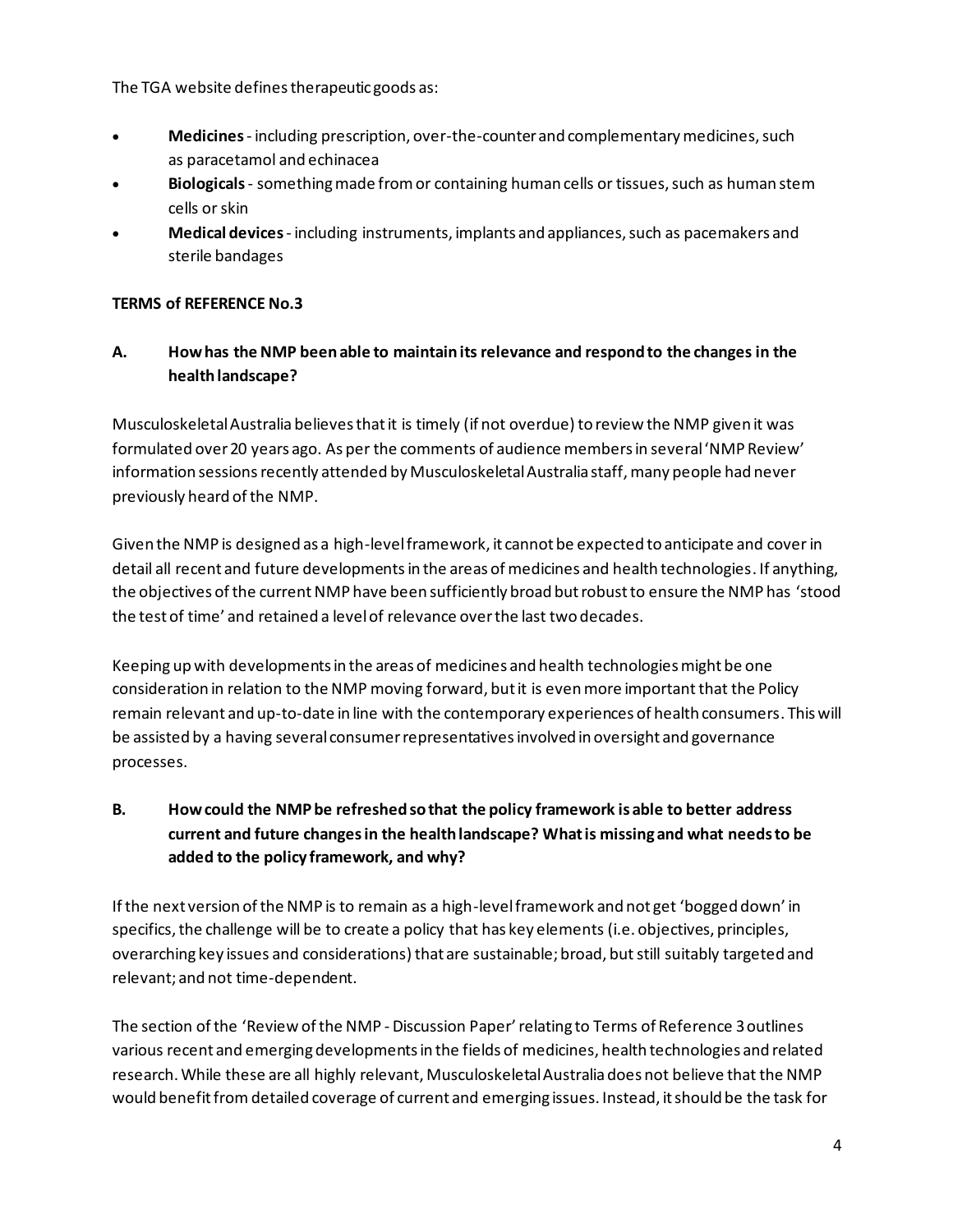the NMP Review Committee to somehow acknowledgeand cater forthese and other relevant issuesin the over-arching policy they develop.

One area that does deserve additional attention in the revised NMP is, what is meant by and how best to achieve, a truly consumer-centricNMP and related services and programs(see Musculoskeletal Australia's response to the next question).

### **TERMS of REFERENCE No.4**

## **A. How can the NMP's focus on consumer centricity and engagement be strengthened? Is anything missing and what needs to be changed?**

The need to strengthen the consumer-centricity of the next iteration of the NMP is required on two levels – at the decision-making level in relation to national policy development and approval of new medicines and health technology, as well as at the individual patient/consumer level.

The section of the 'Review of the NMP - Discussion Paper' relating to Terms of Reference 4outlines the range of national committees and initiatives where consumer representatives are actively involved and this is to be commended. It is also pleasing that a consumer representative is involved as a member of the NMP Review Committee, although it was previously common practice for more than one consumer representative to be appointed to a committee to provide a more supportive experience. Consumer representatives and their organisations must be adequately resourced and supported to maintain this level of engagement. Consumer representatives should also be drawn from a range of consumer organisations to ensure a diversity of consumer perspectives and experiences.

While the involvement of consumer representatives in national committees and initiatives is commendable, the challenge for the committees (not just the consumer representative members) is to then communicate with the broader group of health consumers about the findings, outcomes, results of their deliberations and work. More effort, resources and contemporary communication 'know-how' must be committed to this cause, so that relevant health information is communicated to the general public in 'plain language' and translated or made accessible for its very diverse intended audience. Consumer organisations can play a role in this information dissemination but must be adequately resourced; the principal responsibility for this information dissemination and communication, however, must rest with the relevant level/s of Government.

In relation to the NMP's goal of achieving improved health outcomes, much work needs to be undertaken to promote a greater level of engagement and informed/shared decision-making at the individual patient/consumer level.

As revealed in Musculoskeletal Australia's 2020 national consumer survey [\(www.msk.org.au/mskconsumersurvey2020/\)](http://www.msk.org.au/mskconsumersurvey2020/), to be able to make informed decisions, people need information that is factual, up-to-date and based on solid research. It should also be available in a format that best suits their needs and is easy to understand. The respondents to our survey showed a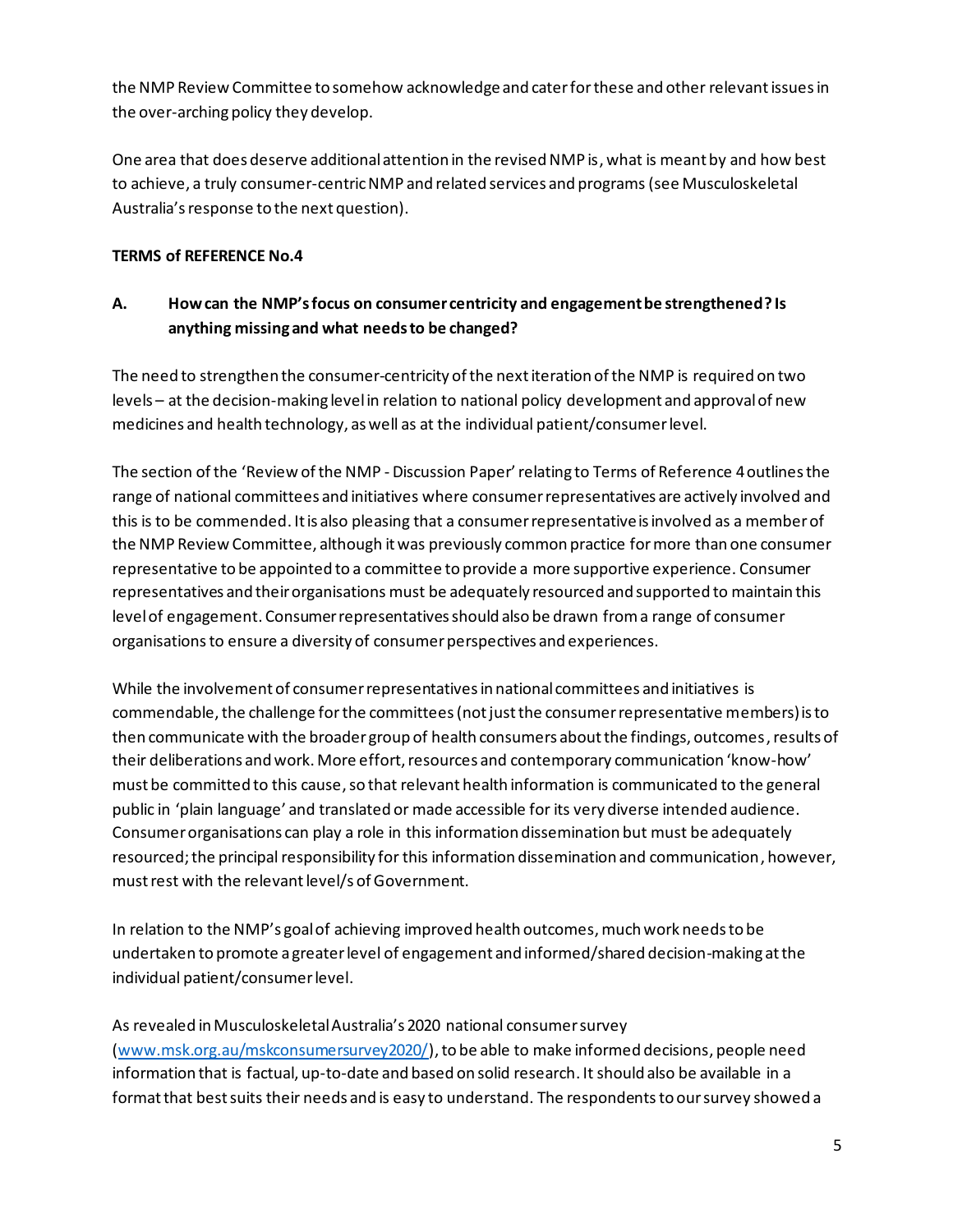clear interest in understanding their musculoskeletal condition/s and how to manage them with 35% wanting a better understanding of their condition/s and how to manage them and 24% wanting information resources that are easy to access and understand.

Furthermore, our survey also showed that 54% of people sourced their information through online searches and 10% used social media. Although these are rich sources of information, the volume can be overwhelming. It can also be difficult to find and identify credible information as people are often time poor and may lack the skills to critically appraise the information they access online.

While consumer-focused organisations such as Musculoskeletal Australia are working hard to meet the information needs of consumers, true consumer engagement and informed/shared decision-making also requires a more receptive and permissive environment to be engendered within the broader health system. Without this broader, systemic approach to empowering consumers (and a concomitant change in health providers' attitudes and behaviours to facilitate this empowerment), consumers will continue to 'hit brick walls' regardless of their individual levels of information and empowerment.

Musculoskeletal Australia is a strong advocate of the concept of self-care' which focuses on empowering people with the knowledge and ability to be active participants in their own health and wellness.

The importance of engendering a more receptive and permissive environment within the broader health systemis outlined comprehensively in the Mitchell Institute's report, 'Self-care for health: A national policy blueprint', which was launched by the Federal Minister for Health in October 2020. One of the nine 'building blocks' within the Blueprint covers the importance of health workforce competencies and skills being improved to effectively support self-care. A key component of consumerself-care is being informed and health literate, so this provides a very translatable and relevant exemplar forthe revision of the NMP. Other building blocks within the Blueprintinclude a consumer engagement framework and national health literacy strategy.

### **TERMS of REFERENCE No.5**

# **A. What opportunities are there to strengthen governance arrangements for the NMP? What would these be and why?**

Musculoskeletal Australia believes that governance arrangements within the next iteration of the NMP must be determined and clearly outlined. The current version of the NMP promotes the notion of partnership and all relevant stakeholders working together, however, achievement of the NMP's objectives will be better ensured if there is a level of oversight and governance.

A specifically created governance or oversight group could involve representatives from the various partners mentioned in the current policy. In particular, there should be several consumer representatives on the oversight group to ensure a diversity of consumer perspectives and experiences.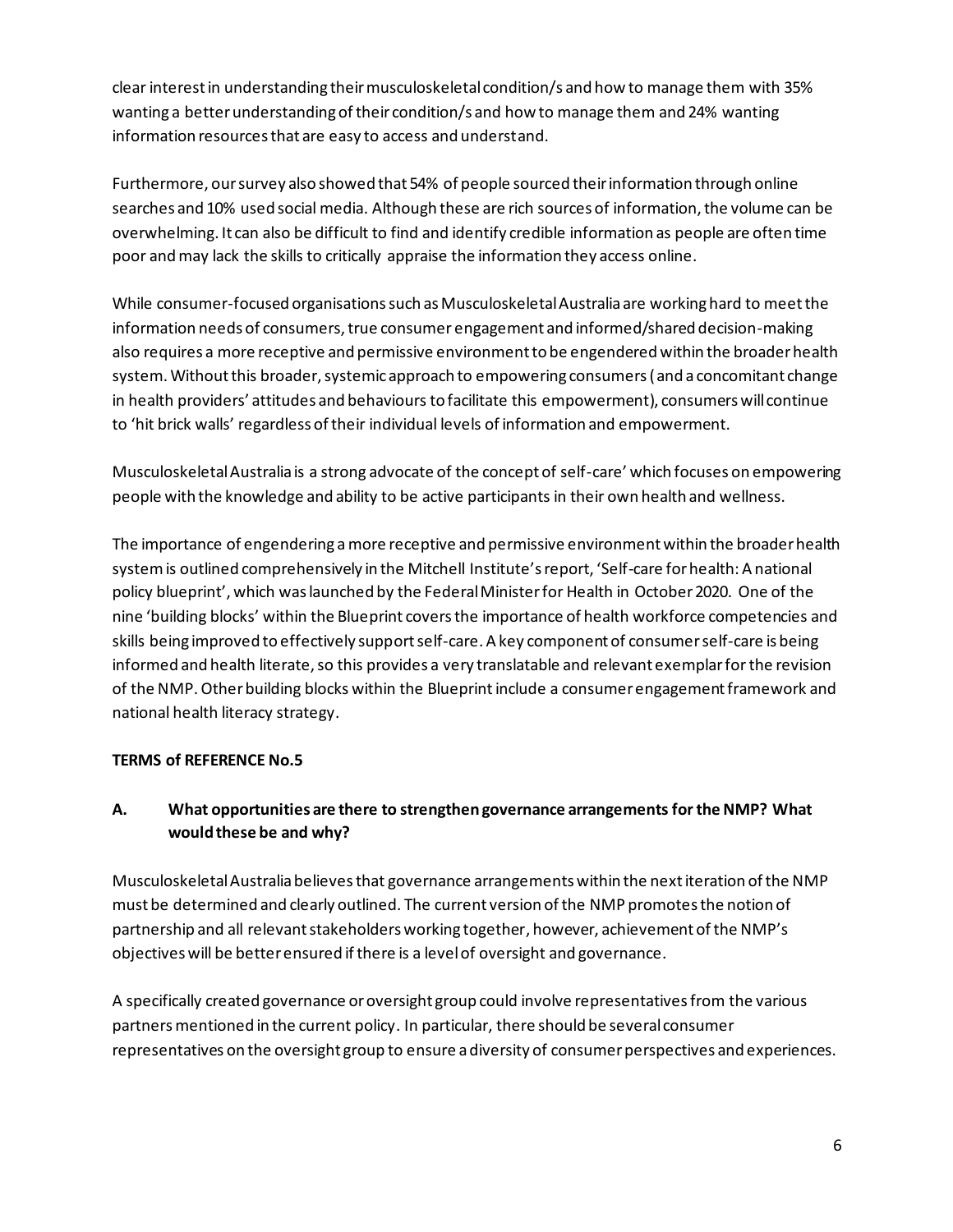### **B. How can communication about the NMP be enhanced or improved?**

As mentioned earlier, there are many people (even people involved with health sector organisations) who have never heard of the NMP. Starting at such a low baseline, communication efforts around the NMP can only get better!

Sufficient resources and contemporary communication 'know-how' and a variety of methods and channels must be committed to informing relevant stakeholders and the broad audience of health consumers about the revised NMP. A communication plan around the NMP should be developed to ensure all communication is coordinated and integrated rather than occurring in an *ad hoc* and piecemeal fashion.

Any information should be communicated to the general public in 'plain language' and translated or made accessible for its very diverse intended audience. Again, consumer organisations can play a role in this information dissemination but must be adequately resourced.

Not that health consumers need to be made aware on a daily basis about the NMP, but they should be aware of its existence and the system it aims to establish and oversee. If health consumers are aware of the NMP, they can ensure that the NMP is meeting its goals of delivering healthcare of a high standard and which is responsive to theirneeds.

### **C. What would be effective mechanisms to support communication about the policy?**

Consumer organisations, such as Musculoskeletal Australia, could be resourced to play an important role in the dissemination of information about the revised NMP to health consumers.

These consumer organisations could facilitate the input of their consumer audiencesto ensure that the information developed is in relevant, accessible language and provided in diverse formats. Much current health information intended for a consumer audience is developed by health bureaucrats, who exist in a 'world away' from the reality of health consumers' lives and experiences.

### **TERMS of REFERENCE No.6**

## **A. How should the NMP's 'partnership based approach' be defined?**

As previously stated, Musculoskeletal Australia recommends that the principle of 'Collaboration' be used instead of 'partnership based' as this better captures the sense of diverse interest groups and stakeholders actively agreeing to work together for a common purpose.

The notion of partnership is not well defined in the current NMP and would benefit from greater clarity and specific direction. The literature around partner relationships indicates that there is a continuum of different partnership arrangements and styles, such as: